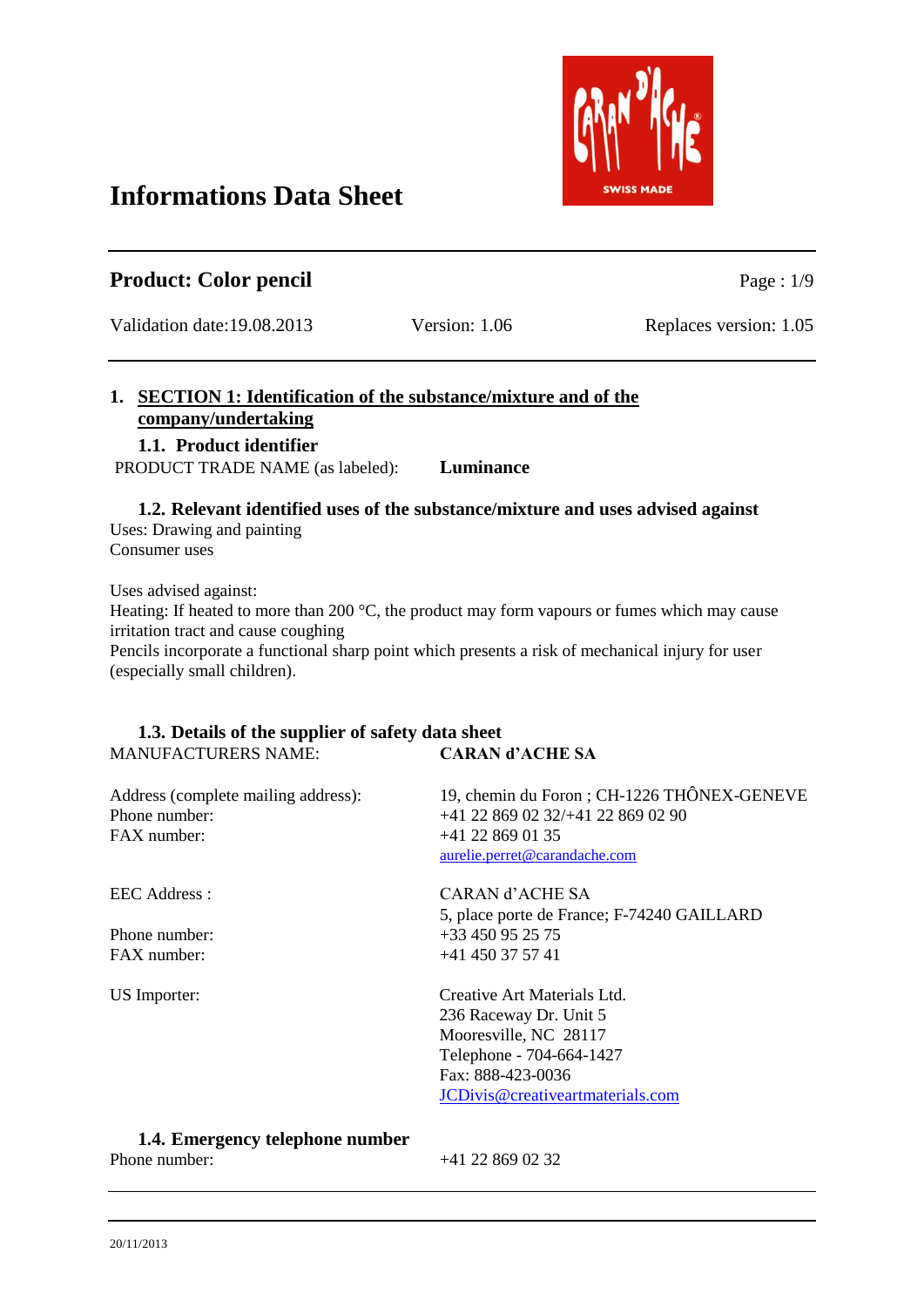

| <b>Product: Color pencil</b> |               | Page : $2/9$           |
|------------------------------|---------------|------------------------|
| Validation date:19.08.2013   | Version: 1.06 | Replaces version: 1.05 |

# **2. SECTION 2 : Hazards identification**

#### **2.1. Classification of the substance/ mixture**

Classification mixture according to Directive 1999/45/CEE: Not classified

#### **2.2. Label element**

Hazard pictogram(s): None Hazard statement(s) : None Precautionary statement(s) : None Hazardous components which must be listed on the label: None

#### **2.3. Other hazards** (concerning PBT and vPvB according to Regulation(CE) 1907/2006 annexe XIII)

#### Not applicable

# **3. SECTION 3: Composition/information on ingredients**

Substance/Mixture: Mixtures Hazardous components:

|                |                        | Classification<br>Directive 1967/548/CEE |                |
|----------------|------------------------|------------------------------------------|----------------|
| Chemical name  | Identification numbers | Regulation (CE) 1272/2008                | $\%$           |
| Not applicable | Not applicable         | Not applicable                           | Not applicable |
|                |                        |                                          |                |
|                |                        |                                          |                |

For the full text of the R-phrases mentioned in this section, see section 16 For the full text of the H-phrases mentioned in this section, see section 16

#### **4. SECTION 4: First aid measures**

#### **4.1. Description of first aid measures**

General information: Move out of dangerous area. Show this safety data sheet to the doctor in attendance.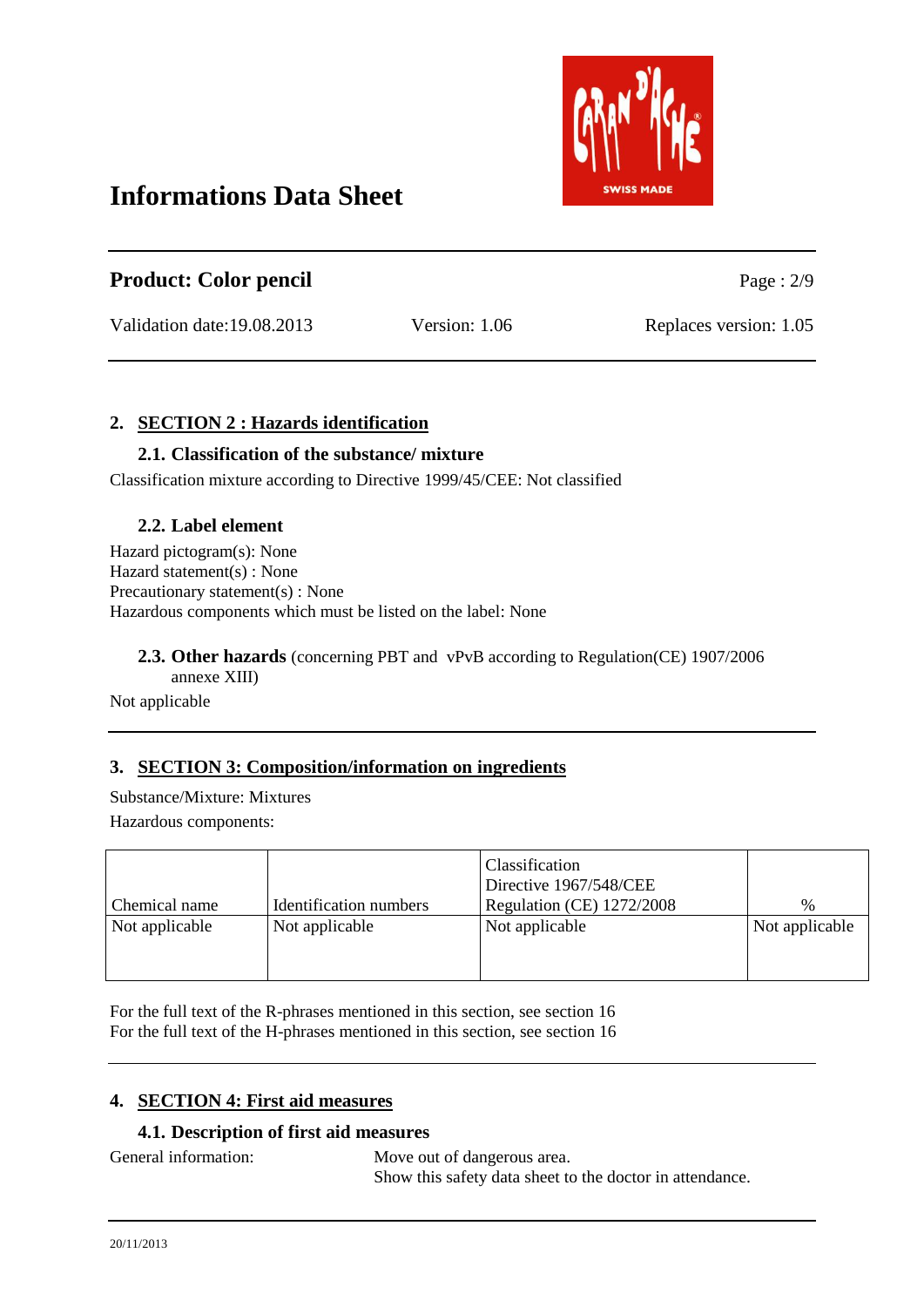

| <b>Product: Color pencil</b> |                                                                                                                                           | Page : $3/9$                                                 |
|------------------------------|-------------------------------------------------------------------------------------------------------------------------------------------|--------------------------------------------------------------|
| Validation date: 19.08.2013  | Version: 1.06                                                                                                                             | Replaces version: 1.05                                       |
|                              | Do not leave the victim unattended.                                                                                                       |                                                              |
|                              | and soap.                                                                                                                                 | In case of clothes contamination, remove and wash with water |
| Eyes contact:                | Irrigate with fresh water immediately and continuously for 5 to<br>15 minutes keeping eye open. Consult a specialized medical<br>service. |                                                              |
| Skin contact:                | Wash skin with water and soap.                                                                                                            |                                                              |
|                              | In case of persistent irritation, seek medical advice.                                                                                    |                                                              |
| Swallowed or eaten:          | Do not drink anything and consult physician.                                                                                              |                                                              |
| Inhalation:                  |                                                                                                                                           | If unconscious place in recovery position and seek medical   |
|                              | device.                                                                                                                                   |                                                              |
|                              | If symptoms persist, call a physician.                                                                                                    |                                                              |

#### **4.2. Most important symptoms and effects, both acute and delayed**

No information available on the product itself

# **4.3. Indication of any immediate medical attention and special treatment needed**

None known

# **5. SECTION 5: Firefighting measures**

#### **5.1. Extinguishing media**

Fire extinguishing materials: Carbon dioxide (CO2), Dry chemical powder

#### **5.2. Special hazards arising from the substance or mixture**

Specific hazards during firefighting: Do not allow run –off from fire fighting to enter drains or water courses.

#### **5.3. Advice for firefighters**

Special protective equipment for firefighters: Wear self contained breathing apparatus for fire fighting if necessary.

Further information: Collect contaminated fire extinguishing water separately. This must not be discharged into drains.

Fire residues and contaminated fire extinguishing water must be disposed of in accordance with local regulations.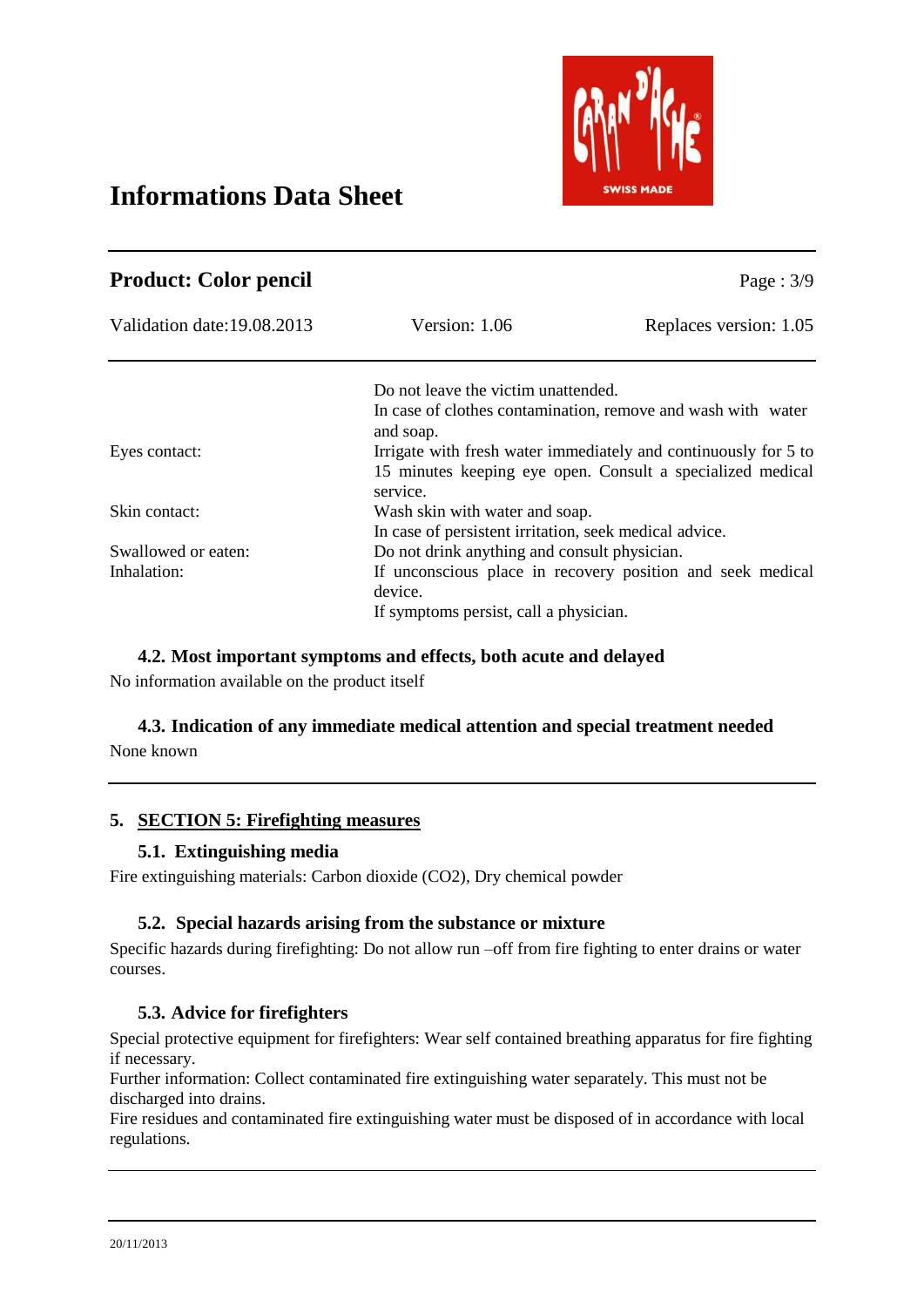

| <b>Product: Color pencil</b> |               | Page: $4/9$            |
|------------------------------|---------------|------------------------|
| Validation date:19.08.2013   | Version: 1.06 | Replaces version: 1.05 |

# **6. SECTION 6: Accidental release measures**

#### **6.1. Personal precautions, protective equipment and emergency procedures**

Personal precautions: use personal protective equipment, if necessary.

#### **6.2. Environmental precautions**

For liquids: Put in bin to soiled materials. Prevent product from entering drains. Prevent further leakage or spillage if safe to do so. If the product contaminates rivers and lakes or drains inform respective authorities. For solids: Respect the sorting of waste.

### **6.3. Methods and material for containment and cleaning up**

#### For liquids:

Absorb with sorbents and put in bin to soiled materials. Soak up with inert absorbent material. Keep in suitable, closed containers for disposal.

# **6.4. Reference to other sections**

Not applicable

# *7.* **SECTION 7: Handling and storage**

#### **7.1. Precautions for safe handling**

Avoid ingestion by eating, smoking or drinking while handling For personal protection see section 8. Dispose of rinse water in accordance with local and national regulation.

# **7.2. Conditions for safe storage, including any incompatibilities**

Other handling and storage requirements: Keep away from heat and open flame in the dry and ventilated place, clean and protect the product from the light.

Protective measures during maintenance of contaminated equipment: Wash off with soap and water.

# **7.3. Specific end use(s)**

No available information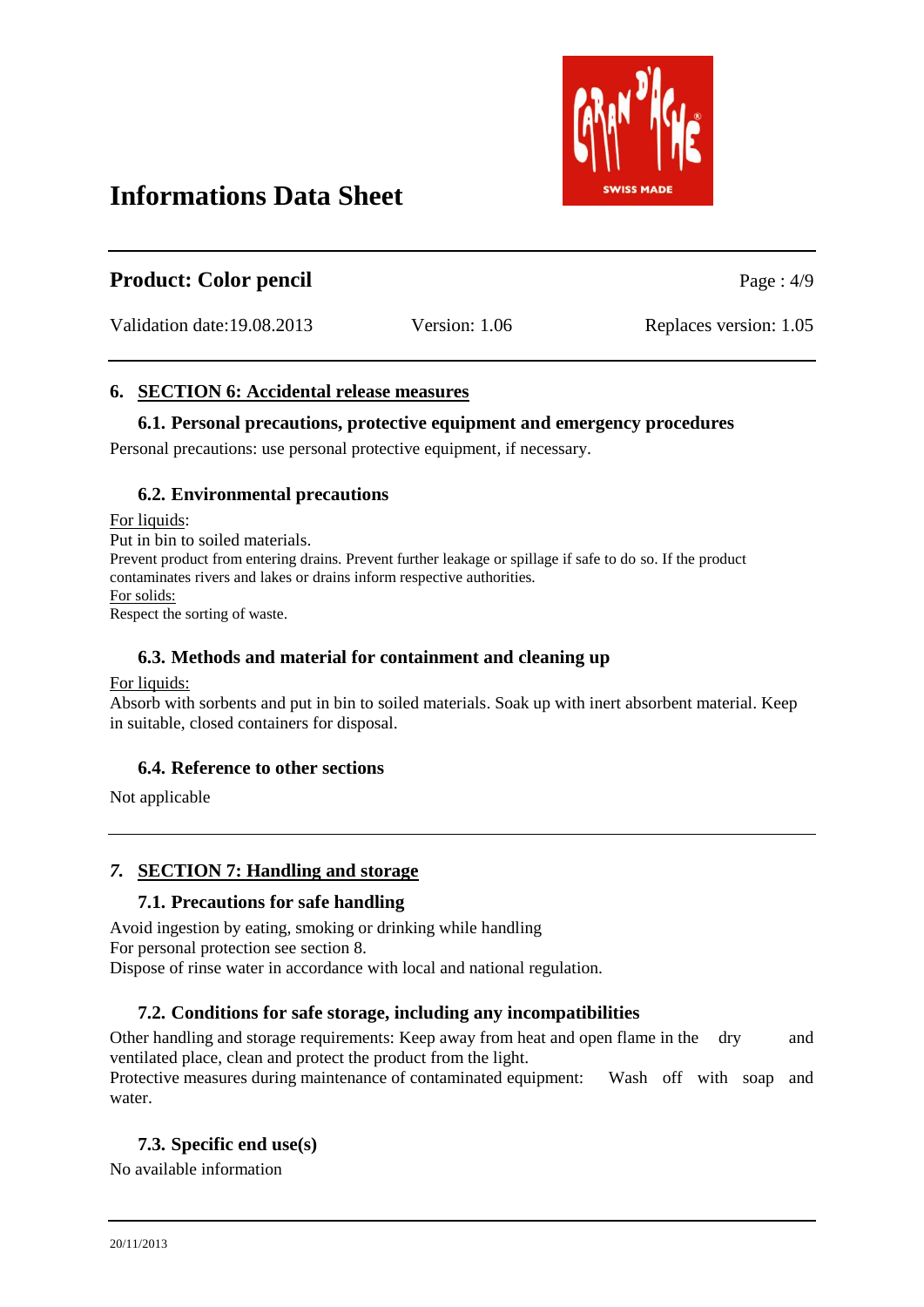

| <b>Product: Color pencil</b> |               | Page : $5/9$           |
|------------------------------|---------------|------------------------|
| Validation date: 19.08.2013  | Version: 1.06 | Replaces version: 1.05 |

# **8. SECTION 9: Physical and chemical properties**

#### **8.1. Information on basic physical and chemical properties**

Physical state: Solid Odour: mild odor pH: Not available Melting point/freezing point: Not available Initial boiling point and boiling range: Not available Flash point: Not available Evaporation rate: Not available Flammability (solid, gas): Not available Upper/lower flammability or explosive limits: Not available Vapour pressure: Not available Vapour density: Not available Specific gravity (water  $= 1$ ): Not available Solubility (ies): Insoluble Partition coefficient: n-octanol/water: Not available Auto-ignition temperature: Not available Decomposition temperature: Not available Viscosity: Not available Explosive properties: Not available Oxidising properties: Not available

#### **8.2. Other information**

None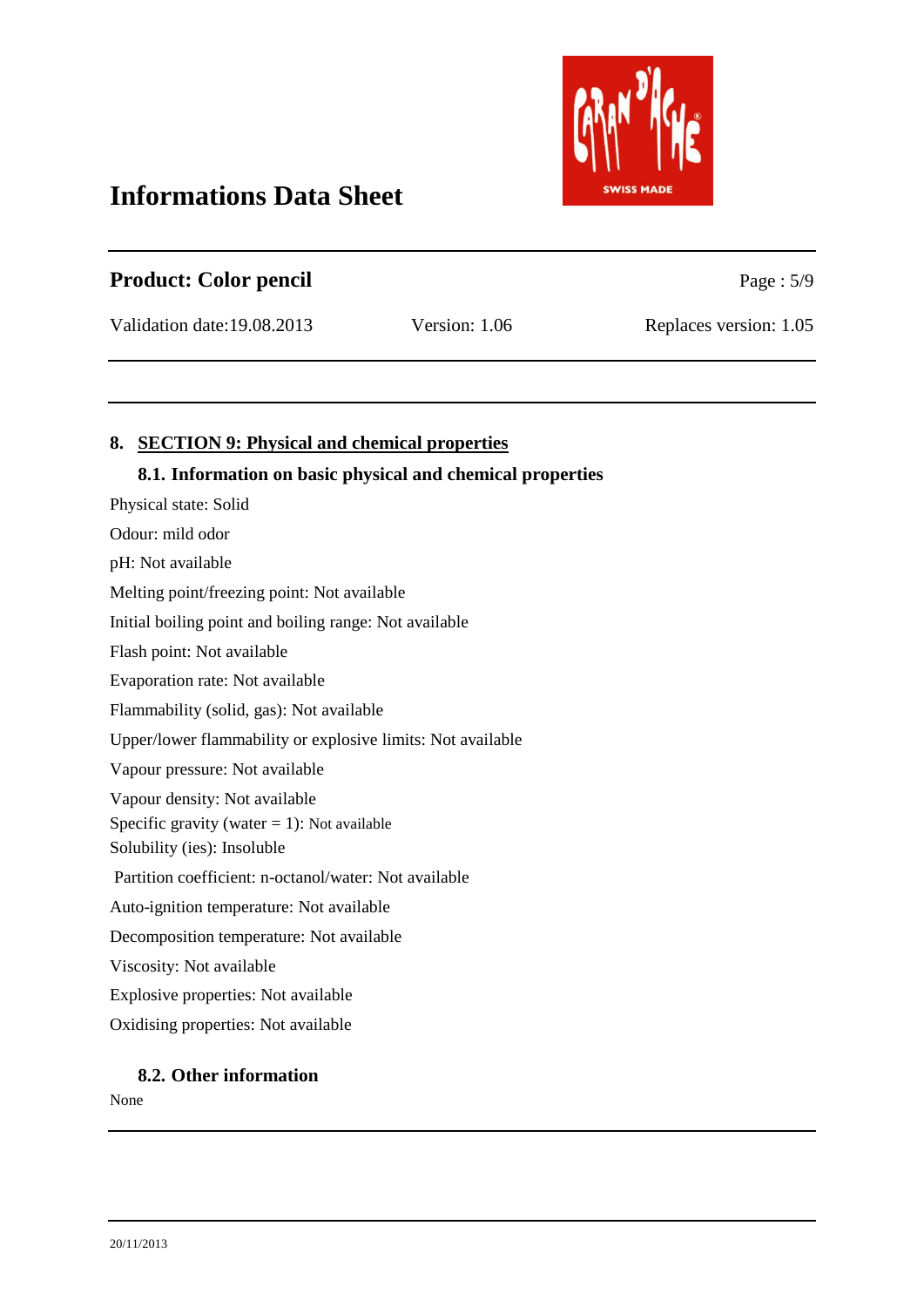

# **Product:** Color pencil Page : 6/9

Validation date:19.08.2013 Version: 1.06 Replaces version: 1.05

# **9. SECTION 10: Stability and reactivity**

#### **9.1. Reactivity**

None reaction known

#### **9.2. Chemical stability**

Stability: Stable under normal conditions of use, handling and storage. Maintain the product in a room tempered that it cannot exceed 40°C. Protect the product from the light and the humidity

#### **9.3. Possibility of hazardous reactions**

Not known

**9.4. Conditions to avoid**

No available information

#### **9.5. Incompatible materials**

No available information

#### **9.6. Hazardous decomposition products**

No available information

# **10. SECTION 11: Toxicological information**

Acute toxicity: No available data on the product itself.

Skin corrosion/Irritation: No available data on the product itself

Serious Eye damage/ Eye irritation: No available data on the product itself

Respiratory or skin sensitization: No available data on the product itself

Germ cell Mutagenicity: No available data on the product itself

Carcinogenicity: No available data on the product itself

Reproductive toxicity: No available data on the product itself

Target Organ Systemic- single/repeated exposure: No available data on the product itself

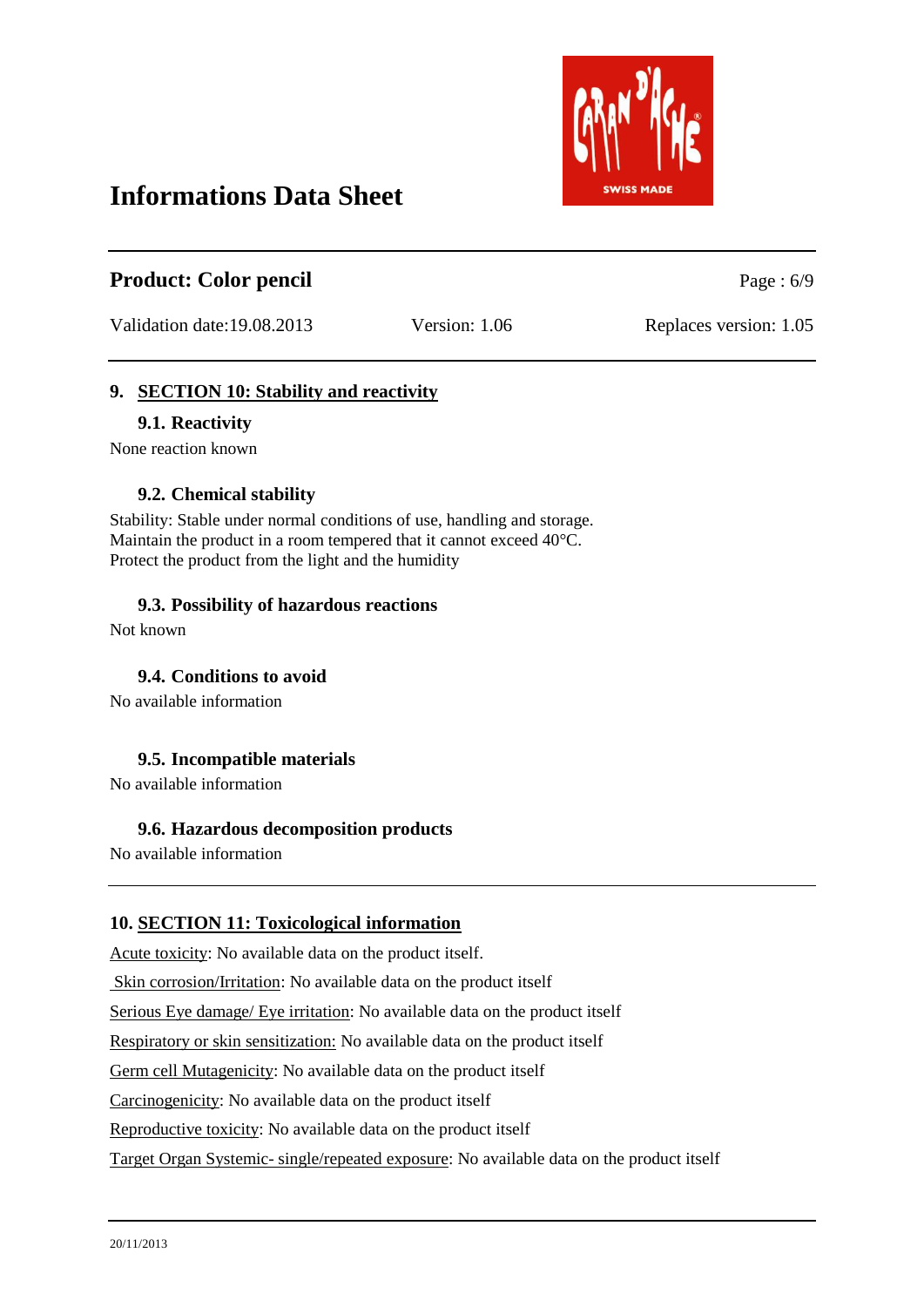

| <b>Product: Color pencil</b> |               | Page: $7/9$            |
|------------------------------|---------------|------------------------|
| Validation date:19.08.2013   | Version: 1.06 | Replaces version: 1.05 |

Aspiration toxicity: No available data on the product itself

#### **11. SECTION 12: Ecological information**

### **11.1. Toxicity**

No available data on the product itself

#### **11.2. Persistence and degradability**

No available data on the product itself

#### **11.3. Bioaccumulative potential**

No available data on the product itself

# **11.4. Mobility in soil**

No available data on the product itself

# **11.5. Results of PBT and vPvB assessment**

Not applicable

#### **11.6. Other adverse effects**

Not applicable

# **12. SECTION 13: Disposal considerations**

#### **12.1. Waste treatment methods**

Product: The product should not be allowed to enter drains, water, courses or the soil Do not contaminate ponds, waterways or ditches with chemical or used container. Send to a licensed waste management company. Contaminated packaging: Dispose off in accordance with local regulation.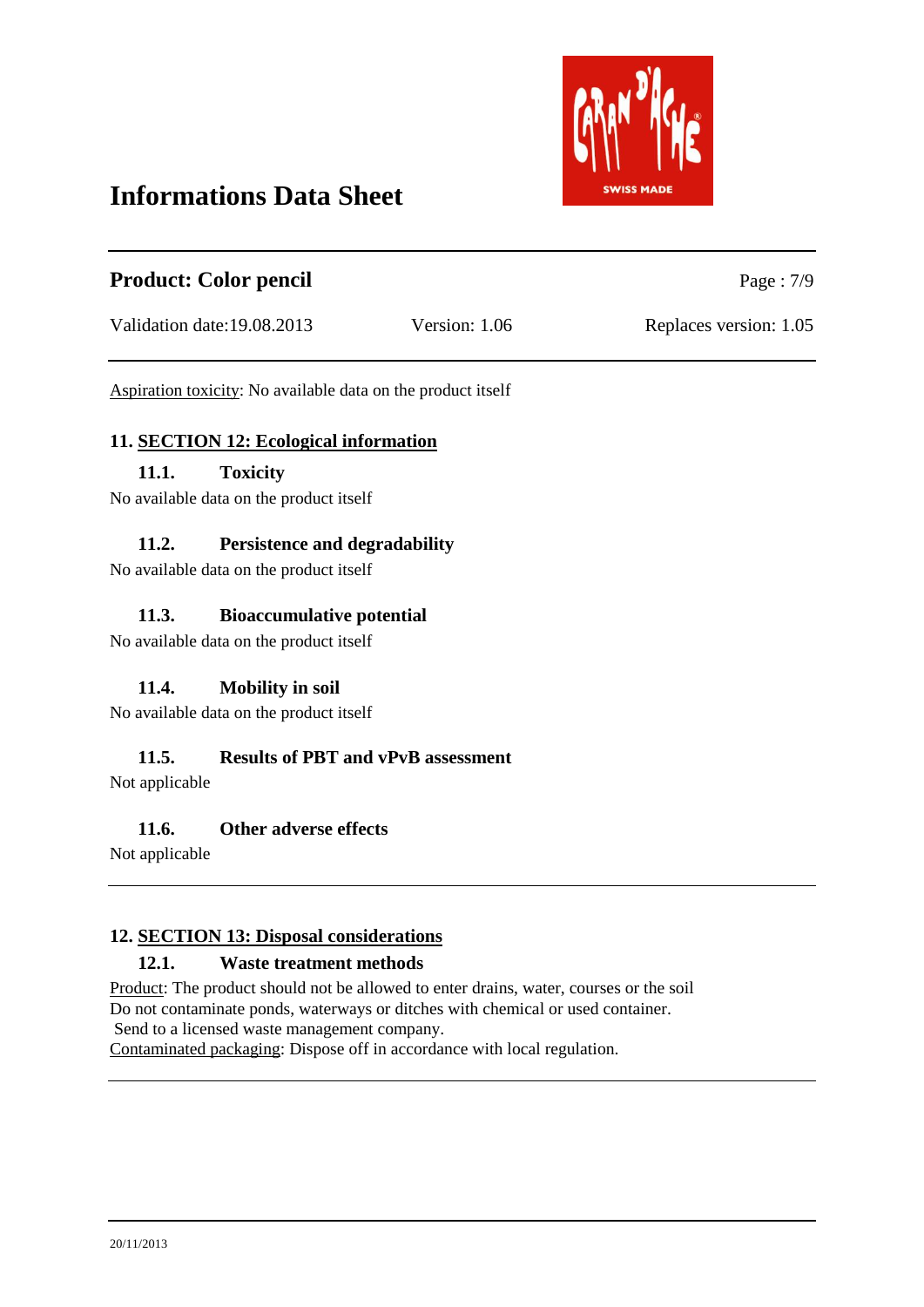

# **Product:** Color pencil Page : 8/9

Validation date:19.08.2013 Version: 1.06 Replaces version: 1.05

# **13. SECTION 14: Transport information**

|                                                                                             | <b>ADR/RID</b> | <b>AND/ANDR</b> | <b>IMDG</b>    | <b>IATA</b>    |
|---------------------------------------------------------------------------------------------|----------------|-----------------|----------------|----------------|
| UN number                                                                                   | Not applicable | Not applicable  | Not applicable | Not applicable |
| UN proper<br>shipping name                                                                  | Not applicable | Not applicable  | Not applicable | Not applicable |
| <b>Transport hazard</b><br>class(es)                                                        | Not applicable | Not applicable  | Not applicable | Not applicable |
| Packing group                                                                               | Not applicable | Not applicable  | Not applicable | Not applicable |
| Environmental<br>hazards                                                                    | Not applicable | Not applicable  | Not applicable | Not applicable |
| Special<br>precautions for<br>user                                                          | Not applicable | Not applicable  | Not applicable | Not applicable |
| Transport in bulk<br>according to<br>Annex II of<br><b>MARPOL 73/78</b><br>and the IBC Code | Not applicable | Not applicable  | Not applicable | Not applicable |
| Tunnel code                                                                                 | Not applicable | Not applicable  | Not applicable | Not applicable |

# **14. SECTION 15: Regulatory information**

# **14.1. Safety, health and environmental regulations/legislation specific for the substance or mixture**

# **EU Regulations:**

Regulation (CE) n° 1907/2006 (REACH) Annexe XIV – List of Substances of Very High  $\bullet$ Concern (SVHC): These products do not contain SVHC

# **14.2. Chemical safety assessment**

No available data